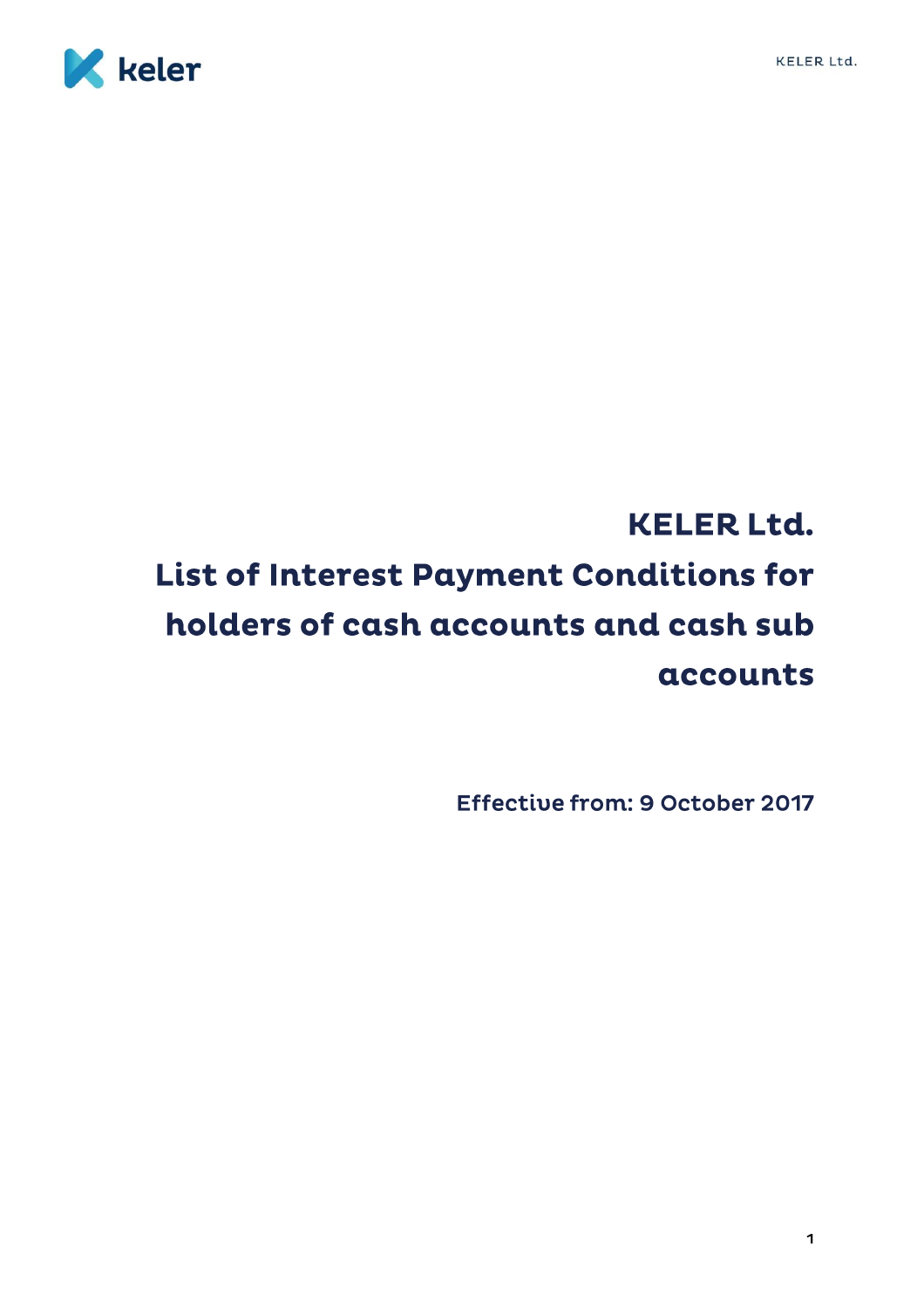

# **I. Interest rates, HUF**

KELER Ltd. pays interest for the closing balance of cash accounts and cash sub accounts maintained by KELER Ltd. for individual account holders and for the cash accounts to register collective guarantee funds:

1. interest rate for the credit balance of own and client (sub) accounts of cash accounts:

# **-0.25% per annum**

2. interest rate for the credit balance of collateral and purchase price deposit (sub) accounts of cash accounts:

#### **-0.15 % per annum**

3. rate of interest paid for the credit balance of accounts Collective Guarantee Fund (KGA):

### **0.01 % per annum**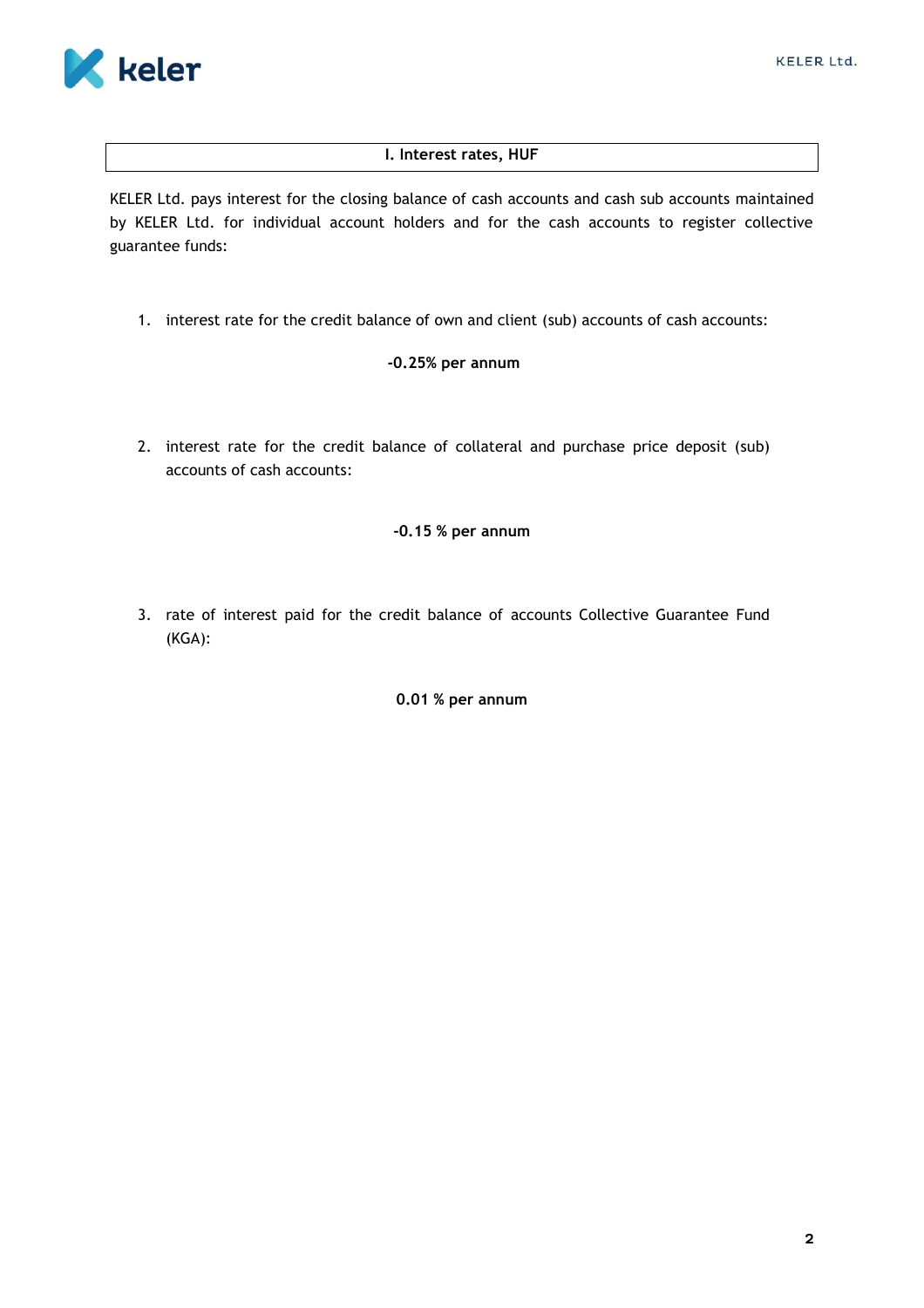#### **II. Interest rates, foreign exchange**

KELER Ltd. pays and charges interest for the foreign exchange cash accounts maintained by KELER Ltd. as follows:

1. interest rate for the credit balance of EUR foreign exchange accounts:

### **-0.60 % per annum**

2. interest rate for the credit balance of USD foreign exchange accounts:

# **0.0 % per annum**

3. interest rate for the credit balance of CHF foreign exchange accounts:

#### **-0.90% per annum**

4. rate of interest charged to the debit balance of accounts held with KELER Ltd:

**7.00% per annum**